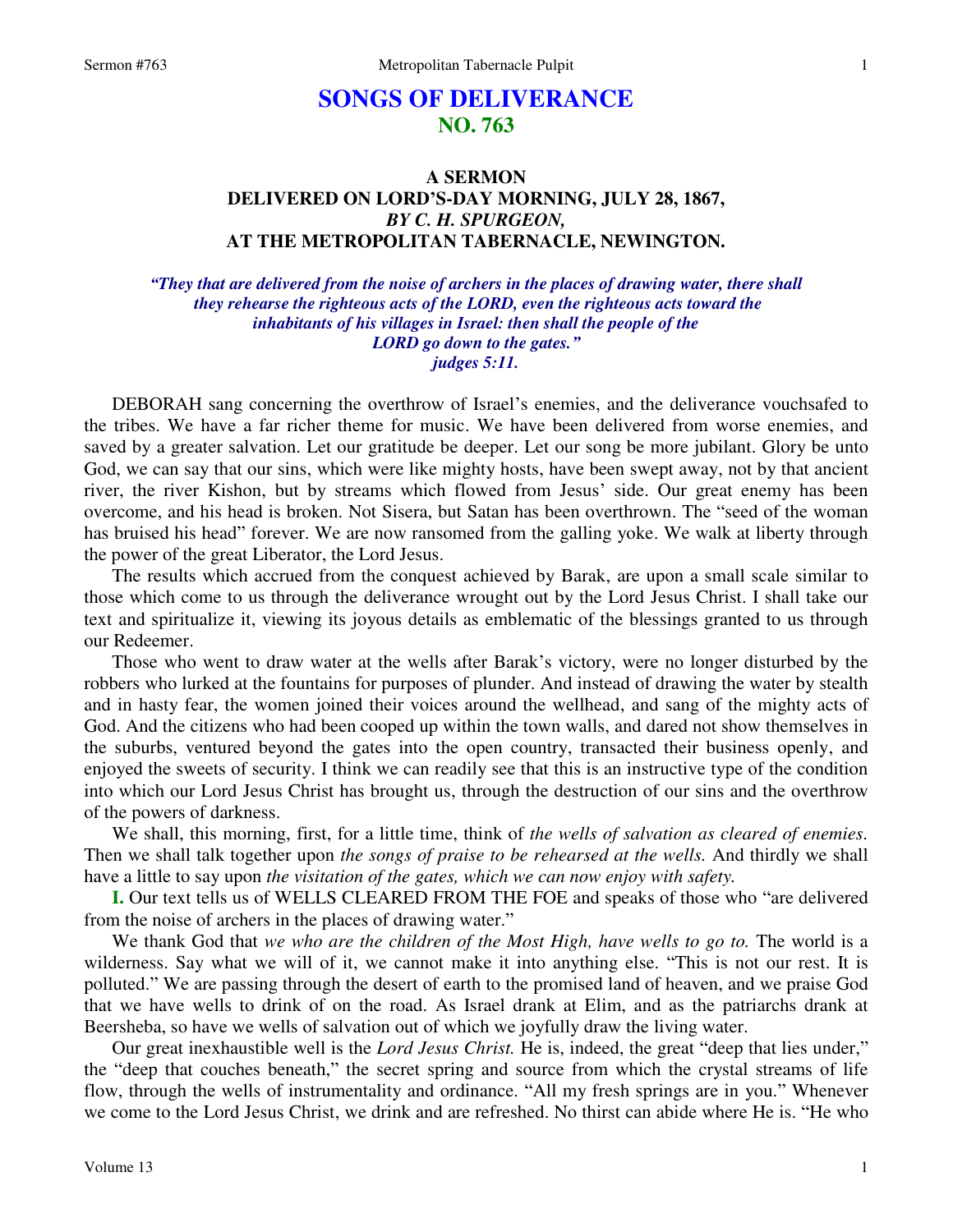drinks of the water that I shall give him," says He, "shall never thirst." Glory be to His name, we know the truth of this—

### *"I came to Jesus, and I drank Of that life-giving stream. My thirst was quenched, my soul revived, And now I live in Him."*

As often as we muse upon His person, commune with Him in holy fellowship, think of His wounds, triumph in His ascension, and long for His second advent, so often does our spirit drink of the water of the well of Bethlehem, and we lift up our head.

 Arising out of this greatest fountain, we have wells from which we draw the waters of comfort. First there is *this book*, this golden book, this book of God, the Word of God with its thousands of promises, suitable to every case, applicable to all seasons, faithful and true, yea and Amen in Christ Jesus. Oh! how frequently, when we have been fainting and ready to die, we have found that promise true, "I will pour water upon him who is thirsty, and floods upon the dry ground!" When we have turned to the Word, and searched there and found the promise, and fed upon it, as one that finds great spoil have we rejoiced in God's Word.

 The doctrines of this book are inexpressibly reviving to us. He that understands them shall find them to be a well of life and comfort. I need not instance those doctrines, for you know them, you feed upon them, they are your daily bread. Beloved, when we think of God's eternal love to His people, when we meditate upon redemption by blood, when we consider the truth of effectual calling by the Holy Spirit, when we remember the immutable faithfulness of the Most High, the covenant suretyship of our Lord Jesus, when we look forward to the perfection which will be ultimately ours, and to the haven of eternal rest to which every one of the Lord's people shall be brought, we do indeed find that—

> *"Here in the fair Gospel-field, Wells of free salvation yield Streams of life, a plenteous store, And our soul shall thirst no more."*

 As the Word read is thus precious, so is the *Word preached.* If we listen to one whom God helps to speak in His name, we shall often find ourselves returning from the place of worship in a very different state from that in which we entered it. How often have you lost your burdens when you have been sitting in the assembly of the saints! I know, you feeble ones, you have oftentimes been refreshed. You have bowed yourselves down to Siloah's brook that flows hard by the oracle of God, and as you drank of its cooling streams, you have felt as though you could face the enemy once more, and go back to a world of toil and trouble, strong for labor, and patient for the endurance of suffering. Happy are you to whom the Word has come with demonstration of the Spirit and with power.

 The fruitful lips of the preacher who speaks experientially, who speaks clearly, who speaks of that which he has tasted and handled of the good Word of truth—these sanctified lips, I say, "drop as the rain," and "distil as the dew, as the small rain upon the tender herb." The mouth of the righteous becomes a well of life to the people of God.

 So, my brethren, it is also with the well of the *ordinances*. I think we shall never forget the time when we drew water out of the well of baptism—when we were baptized into the name of the Father, and of the Son, and of the Holy Ghost, upon our profession of faith. We found believers' immersion to be a most instructive emblem of our death, burial, and resurrection with the Lord Jesus. And we have not forgotten, to this day, that we then avowed ourselves to be dead to the world, dead to the law, dead to self, dead with Christ. Nor has the thought of resurrection with Jesus, as typified by the uplifting out of the pool, been forgotten by us. We know and feel that we are dead, and our life is hid with Christ in God, and we rejoice that He "has raised us up together, and made us sit together in heavenly places in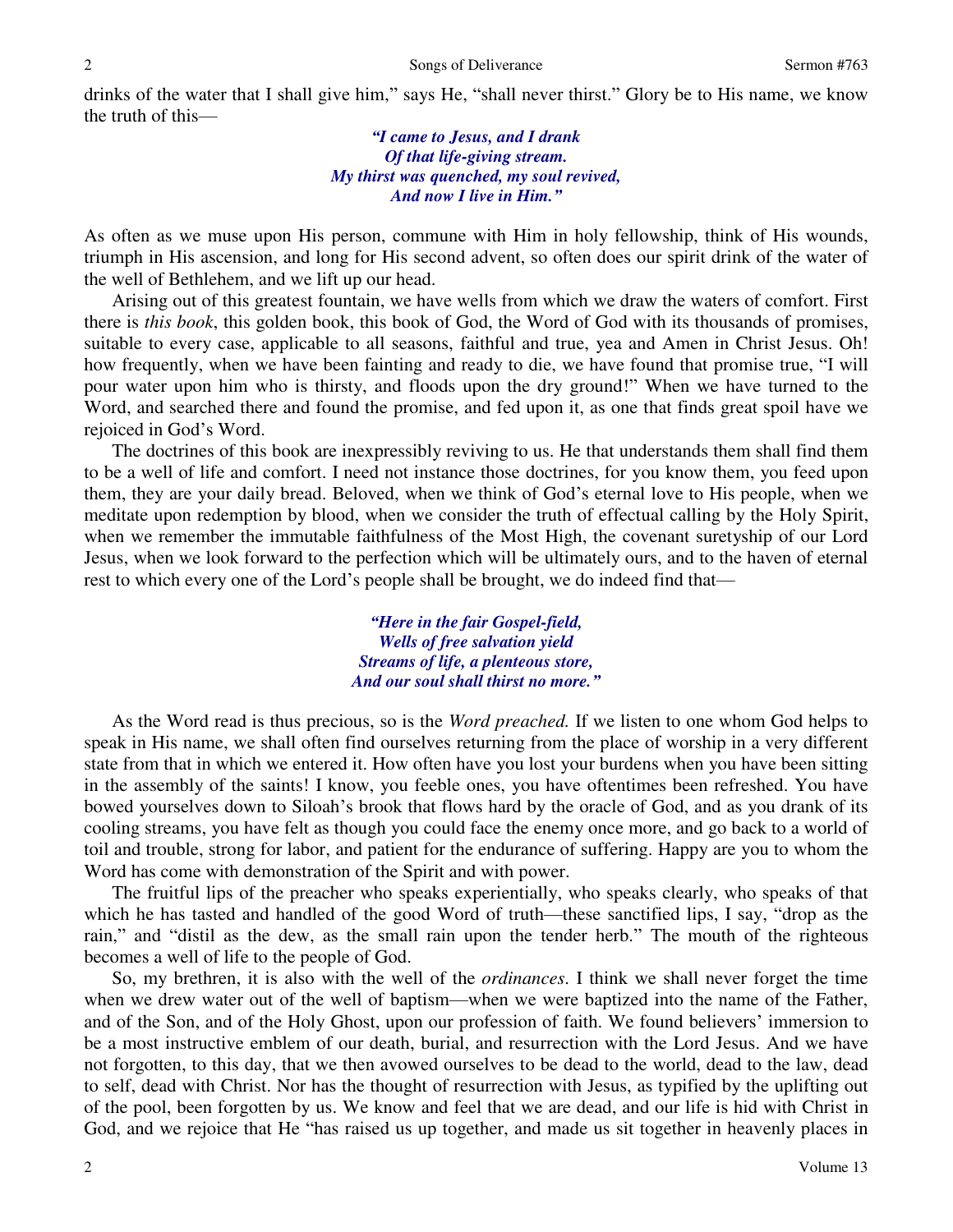Christ Jesus." The recollection of that happy day when we gave ourselves up publicly and unreservedly to Jesus, is still fragrant. Oh! how sweet to sing humbly but heartily!*—*

> *"'Tis done! The great transaction's done. I am my Lord's, and He is mine. He drew me, and I followed on, Charmed to confess the voice divine."*

So with the *Lord's Supper*. My witness is, and I think I speak the mind of many of God's people now present, that coming as some of us do, weekly, to the Lord's table, we do not find the breaking of bread to have lost its significance—it is always fresh to us. I have often remarked on Lord's-day evening, whatever the subject may have been, whether Sinai has thundered over our heads, or the plaintive notes of Calvary have pierced our hearts, it always seems equally appropriate to come to the breaking of bread.

 Shame on the Christian church that she should put it off to once a month, and mar the first day of the week by depriving it of its glory in the meeting together for fellowship and breaking of bread, and showing forth of the death of Christ till He come. They who once know the sweetness of each Lord'sday celebrating His Supper, will not be content, I am sure, to put it off to less frequent seasons. Beloved, when the Holy Spirit is with us, ordinances are wells to the Christian, wells of rich comfort and of near communion.

 But I must not forget *the mercy seat.* What a well that is to the Christian when he can draw nigh unto God with true heart! It is a glorious thing to have such a well as that in the family, where, in prayer with the children, you can bring all the necessities of the household before God, and mention each child if you will, and all the troubles of the past, or all the expected difficulties of the coming day. Let us never give up that well.

 But as for private prayer, brethren, this world were drear indeed if we could not pour out our sorrows into our Father's ear. This is the poor man's riches. This is the sick man's medicine. This is the faint man's cordial. This is the weak one's strength. This is the ignorant man's school. This is the strong man's confidence. Neglect prayer, and you will soon discover that all your spiritual powers wax weak. But be much in supplication—and he that is mighty on his knees, is mighty everywhere. He that looks God in the face every morning, will never fear the face of man. And he who looks Christ in the face each evening, may well close his eyes in sweet repose, feeling that if he should never wake to this world of care, he shall wake up in the likeness of his Lord. Oh, yes! the mercy seat is a well of refreshment indeed!

 Over and above this, *every form of fellowship* with Jesus, wrought in us by the Spirit, is a well of salvation. This is an unknown thing to the ungodly, he enters not into this secret. But you, my fellow Christians, know what communion with God means, for oftentimes, even when we are in business, or taken up with the world's cares, our hearts are away with our Beloved on the mountains of myrrh and in the beds of spices. We get away from the world's toils to lean our head upon His bosom, to sit in His banqueting house, and see the love-banner waving over our heads.

 Beloved, we are no strangers to Jesus Christ, blessed be His name, and He is no stranger to us. We have seen Him through the lattices of the ordinances. We have found the means of grace to be like windows of agate and gates of carbuncle, through which we have beheld Him. We have Him in our hearts full often, He embraces our soul—we carry the fire of His love flaming on the altar of our affections. He is our dear companion, our ever present help in time of trouble.

 Thus have I mentioned some of the wells. Now, concerning them all, it may be said, *that they can never be stopped up by our foes.* We read that in old times the enemies stopped up the wells, but neither hell nor its infernal train can ever fill up one of the wells which the Lord has dug and filled by His Spirit. If outward ordinances are stopped, yet the great deep that lies under will find a vent somewhere. And if we were forbidden to draw near to the Lord's table, or to meet to listen to the Word, yet blessed be God,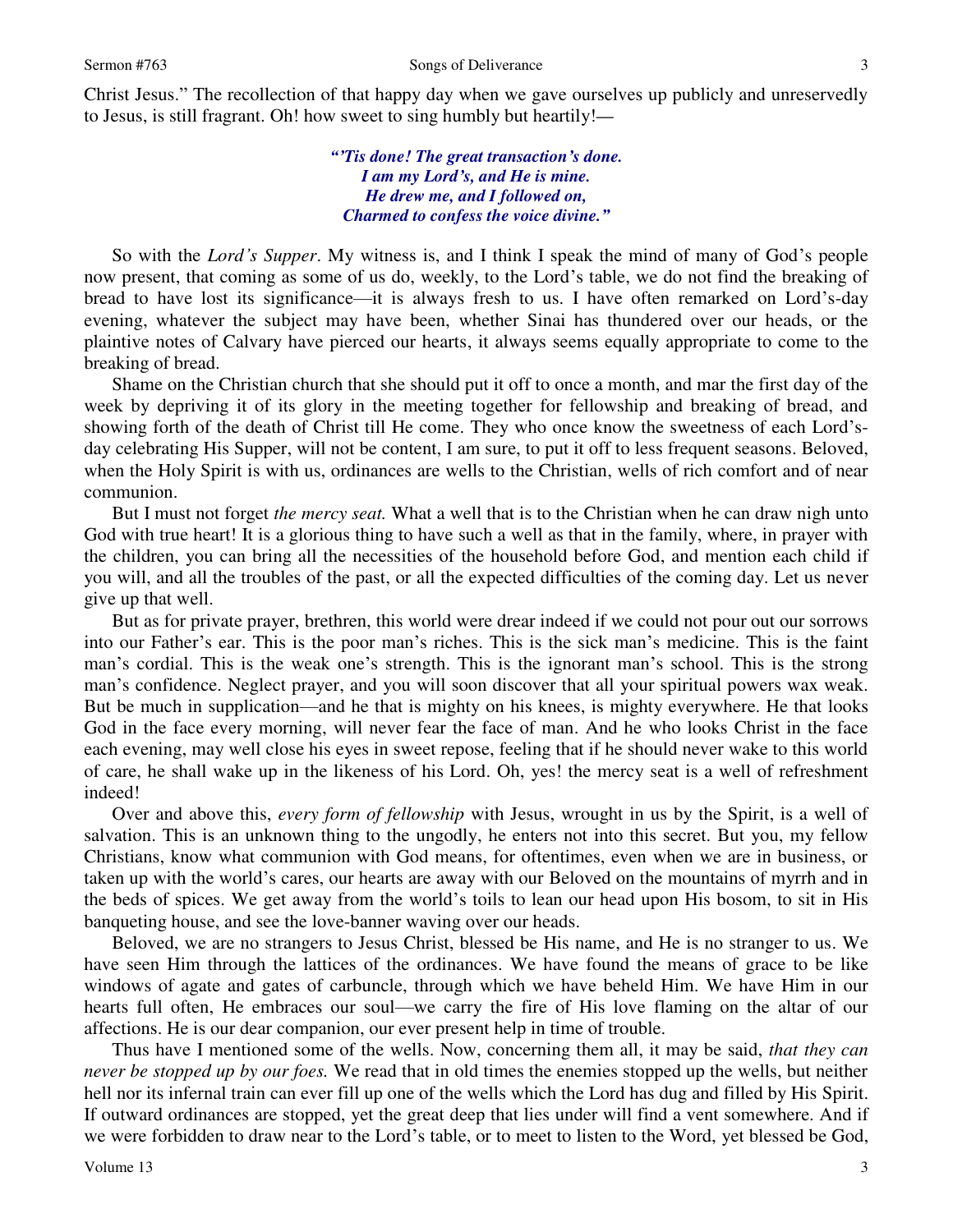we could pray, And we could have secret fellowship with Jesus, and so the wells could not so be stopped that the thirsty Christian should be deprived of his drink in due season.

 Moreover, as they cannot be stopped, so *neither can they be taken away from us.* The Philistine king, Abimelech, strove with Abraham and with Isaac to take away the wells. But these are ours by covenant engagements, these are given to us in the eternal council, they are guaranteed to us by the solemn league of the eternal Three. And none of these covenant blessings shall be wrested from the heirs of life, who are heirs of all things in Christ Jesus.

 Though these fountains cannot be stopped up or taken away, yet we can be molested in coming near to them. It seems that archers and wells frequently go together. It was the blessing of Joseph—"Joseph is a fruitful bough, even a fruitful bough by a well; whose branches run over the wall." But what next? "The archers have sorely grieved him, and shot at him, and hated him." And so in the text—here are wells, but there is the noise of archers, which greatly disturbs those who go to draw water.

 Brethren and sisters—I think you know, but I will refresh your memories—you know what the noise of archers has been to you when you have tried to draw water. Years ago, with some of us, *our sins were the archers* that shot at us when we would gladly come to Christ and drink of His salvation. When we bowed the knee in prayer, a fiery arrow would dart into our hearts—"How dare you pray? God hears not sinners!" When we read the Word of God, another barbed shaft would be shot against us—"What have you to do with God's Word? There can be no promise there for such as you are. Don't you know that you are a condemned sinner, and that book curses you solemnly? Turn away from it, of what service can it be to you?"

 Do you not remember how you used to come up to this house sighing for comfort, and though the preacher frequently invited you to Christ, and tried to exhibit a crucified Savior before your eyes, yet the noise of the archers prevented you drawing from the well? Arrow after arrow of remorse, conviction, terror, and alarm, pierced your soul, so that you could not obtain peace with God. You used to envy the very least of the Lord's people when you saw them rejoicing in Christ, while you could not so much as hope yourself. You were told to believe, but faith seemed impossible to you. You were bidden to rest upon the finished work, but you only could say, "I would, but cannot trust."

 The twanging of the bow and the whizzing of the shaft were a terrible noise which prevented all drawing of water. While sometimes Satan beat the big hell drum in your ears—"The wrath to come! The wrath to come! The wrath to come!" And as you thought about the judgment day, and the great white throne, and the resurrection, and the dividing of the sheep from the goats, and the "Depart, you cursed," and the everlasting fire, and all the terrors of a dread eternity, divested of every beam of hope, it seemed impossible for you to draw water out of any one of the wells, though perhaps you tried them all, and tried them again and again, as I did, year after year, and yet you could not obtain so much as a single drop to cool your parched tongue, while it seemed as if it would cleave to the roof of your mouth in utter despair.

 Ah! but beloved, you are delivered from the noise of archers now. Your sins, which are many, are forgiven you. Now you can come to Jesus, now you can come to the ordinances, now you can read the Bible, now you can hear the Word, and you find that God's paths drop fatness. There is to you a river, the streams of which make glad all your powers. Oh! how precious now these wells have become, because you can in unmolested peace draw water.

 And though sometimes the devil would gladly shoot at you, yet you know you have a glorious shield, who is the Lord's anointed, and has turned away all wrath from you, so that none can lay anything to your charge, for you are accepted in the Beloved, justified by faith, and have peace with God through our Lord Jesus Christ. Will not you who are delivered from the noise of archers in the places of drawing water, bless the Lord?

 But I should not wonder if since that first race of archers called sins has died out, some of you have been much molested by another tribe of bowmen, who a great deal trouble me at times, namely, the archers called *doubts* and *fears*. These sad villains will, if they can, attack every soul that desires to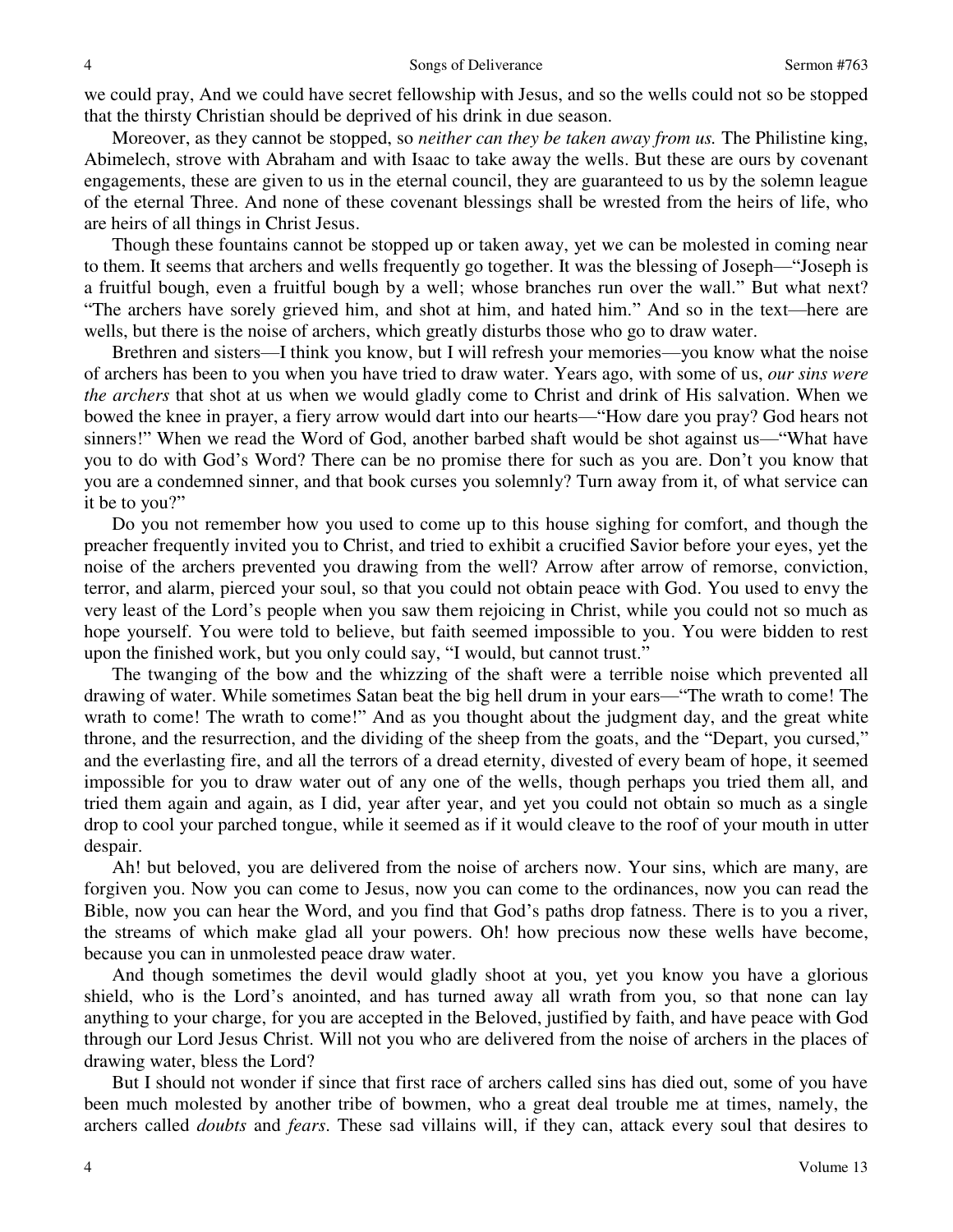enjoy the means of grace and the grace of the means. "Ah!" says Satan, even to God's child, "remember your slips and your failings! Remember your shortcomings, your slackness in prayer, your indifference to God's glory, your hardness of heart! How can you think of receiving a promise?" Just as you are going to grasp some divine word out of your Bible and suck out its honey, it seems as though something smote your hand, and you are obliged to drop the text altogether, lest you should be acting presumptuously. No hymn of joyful assurance suited you, but you began moaning out*—*

> *"'Tis a point I long to know, Oft it causes anxious thought, Do I love the Lord or no? Am I His or am I not?"*

 It is poor work coming to the Lord's table when you are afraid that you are none of His. It is wretched work even listening to the ministry when you dare not claim the precious things which are delivered. Yes, and even the Word of God is a comfortless book when you cannot feel that you have a saving interest in its promises. Yet I thank God, when our faith is in exercise, and our hope is clear, we can see our interest in Christ. We come to Him just as we came at first, and cast ourselves wholly upon Him. Then we no longer fear the archers, but are rid of every fear. We "know whom we have believed, and are persuaded that he is able to keep that which we have committed unto him," and no longer disturbed by our enemies, we sit by the well's brink, and are refreshed.

 Yet I should not wonder if another band of archers has sometimes attacked you when you have been at the wells, namely, *your cares*. Dear Mother, the thought of the children at home, has frequently disturbed your devotions in the assembly of the saints. Good friend, engaged in business, you do not always find it easy to put a hedge between Saturday and Sunday. The cares of the week will stray into the sacred enclosure of the day of rest, and thus the cruel archers worry you.

Ay, and perhaps in the case of those of us who are engaged in God's work, even our solemn engagements enlist against us a set of archers unknown to others. I mean anxieties about the right conducting of services, and arranging the various departments of the church. We become, like Martha, cumbered with much serving, even though we are serving the Lord Jesus Christ Himself, and this deprives us of the delightful sitting at His feet, which is heaven below. It is well to be able to cast all our cares on Him who cares for us, and thus, by an act of faith in our heavenly Father, to be delivered from the noise of these archers.

 One thing you have, dear friends, for which you cannot be too thankful, namely, you have a deliverance from the archers of *ecclesiastical discord.* We have peace within our borders. We have not this bickering and that division, we are not divided brother against brother, as some of our churches are, which are rent by schisms, torn in pieces by stripes, which might well cause them great searchings of heart. When we come together, we come to edify one another in peace, for we love each other in the Lord. We have not to lament that the house of God is a place of our sorest wounding. It is to us a place of rest—where our best friends, our kindred dwell, where God our Savior reigns. We are delivered from that noise of archers at church meetings. And you who know how sharply some can shoot, may well be glad of rest.

 Again, we are happily delivered from *political persecutions.* We have not to set scouts upon the mountains, as the covenanters of old, when they met in some lonely glen for worship. We have not to put one of the deacons at the door to warn us when the constables were coming to arrest us, as the members of this very church did according to our records, in years gone by. The minister has not to escape and hide himself from the officers, and the members have no need to hasten to their homes like scattered sheep, hunted by the wolf in the form of an armed band, but every man under his own vine and fig tree we sit, none making us afraid, for which we are not thankful enough, I am quite sure. May God grant that, remembering our peaceful privileges in being now screened from persecutions, from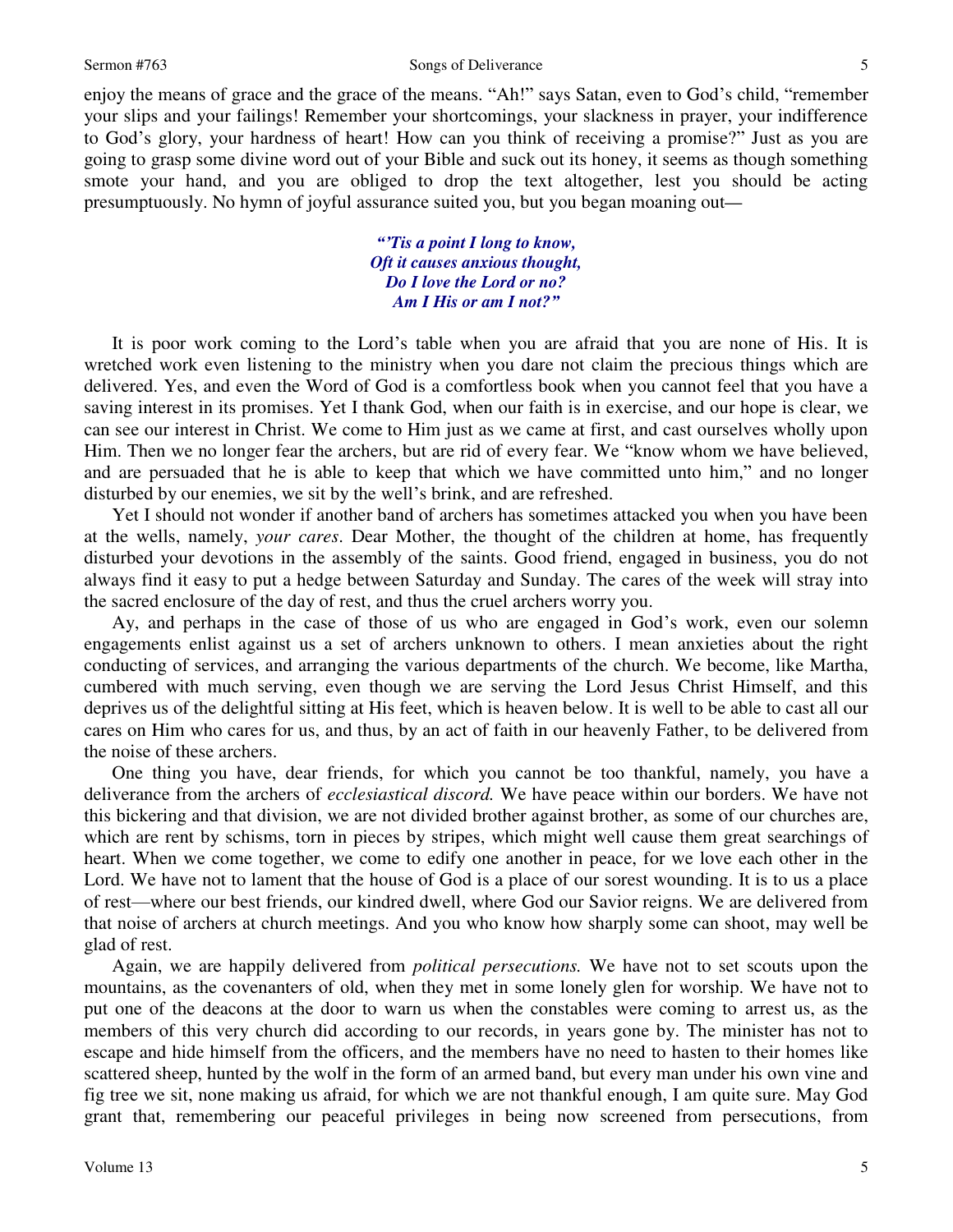ecclesiastical troubles, from carnal cares, from inward doubts, and above all, from the plague of sin, we may be like those who in the days of Deborah were delivered from the noise of archers in the places of the drawing of water.

 Enough upon that, only make sure that you express your recompense of gratitude to your gracious God. This reminding you of your mercies I am afraid is dull work to some of you, but if you had them taken away, you would think differently. One might almost sigh for a brush of persecution to wake some of you up! Just a little salt cast here and there to make some of the sore places smart! Surely we go to sleep unless the whip is now and then laid on us. A stake or two at Smithfield might once again give back the old fire of enthusiasm to the church, but in these warm sunny days we forget our mercies. We go to sleep upon the bench instead of tugging at the oar. And when we ought to be serving God with all our might and soul, I fear that the most of us who are saved are dreaming our lonely way to heaven, indifferent to a very great extent to the glory of God, and forgetful of our indebtedness to Christ for what He has done for us.

**II.** Now we turn the subject, and come secondly to notice THE SONGS BY THE WELL.

 As when the people came to the wells of old, they were apt to talk with one another if all was peaceful, so when we come up to the ordinances of God's house, and enjoy fellowship with Jesus, we should not spend our time in idle chat, but we should rehearse the works of the Lord. In Deborah's day, when one friend came to the well and met another, and half-a-dozen gathered together, one would say, "Delightful change, this! We could not come to the well a month ago without being afraid that an arrow would pierce our hearts."

"Ah!" said another, "our family went without water for a long time. We were all bitten with thirst because we dared not come to the well." Then, another would say, "But have you heard how it is? It was that woman, the wife of Lapidoth, Deborah, who called out Barak, and went with him to the battle. Have you not heard of the glorious fight they had, and how the river Kishon swept Jabin away, and Jael smote Sisera through the temples?" "The Lord has done it," said another. "It was the Lord's doing, and is not it marvelous in our eyes?"

 And so, around the well's brink, when they were delivered from the noise of archers, they rehearsed the works of God. And before they wended their way to their several homes, they said one to another, "Let us sing unto the praise of God who has set our country free," and so, catching the tune, each woman went back to her village home, bearing the pitcher for her household, and singing as she went.

 This is very much what we ought to do. When we come together, we ought to rehearse the work that Jesus Christ has done for us, the great work which He did on Calvary. The great work which He is doing now, as he stands before the Father's throne. We should talk experientially, and tell one another of what we have known, what Christ has done for us. Through what troubles we have been sustained. In what perils we have been preserved. What blessings we have enjoyed. What ills, so well-deserved, have been averted from us.

 We have not enough of this rehearsing the works of the Lord. It was a sign of the saints in the olden times, that "They who feared the LORD spoke often one to another: and the LORD hearkened, and heard." O let us get back to that primitive simplicity of conversation, and let us rehearse, as the text says, the righteous acts of JEHOVAH. Let us go through our rehearsals for the grand orchestra of the skies. Let us begin to praise God and stir each other up to gratitude here, that we may be getting ready to join the overwhelming hallelujah with the ten thousand times ten thousand who forever praise God and the Lamb.

 Around all the wells, whichever they may be, of which we drink, let our conversation be concerning Christ and His dying love, concerning the Holy Spirit and His conquering power, concerning the providence of God and its goodness and its faithfulness. And then, as we wend our way to our different homes, let us go with music in our hearts, and music on our lips, to take music to our households, each man and woman magnifying the name of the Lord.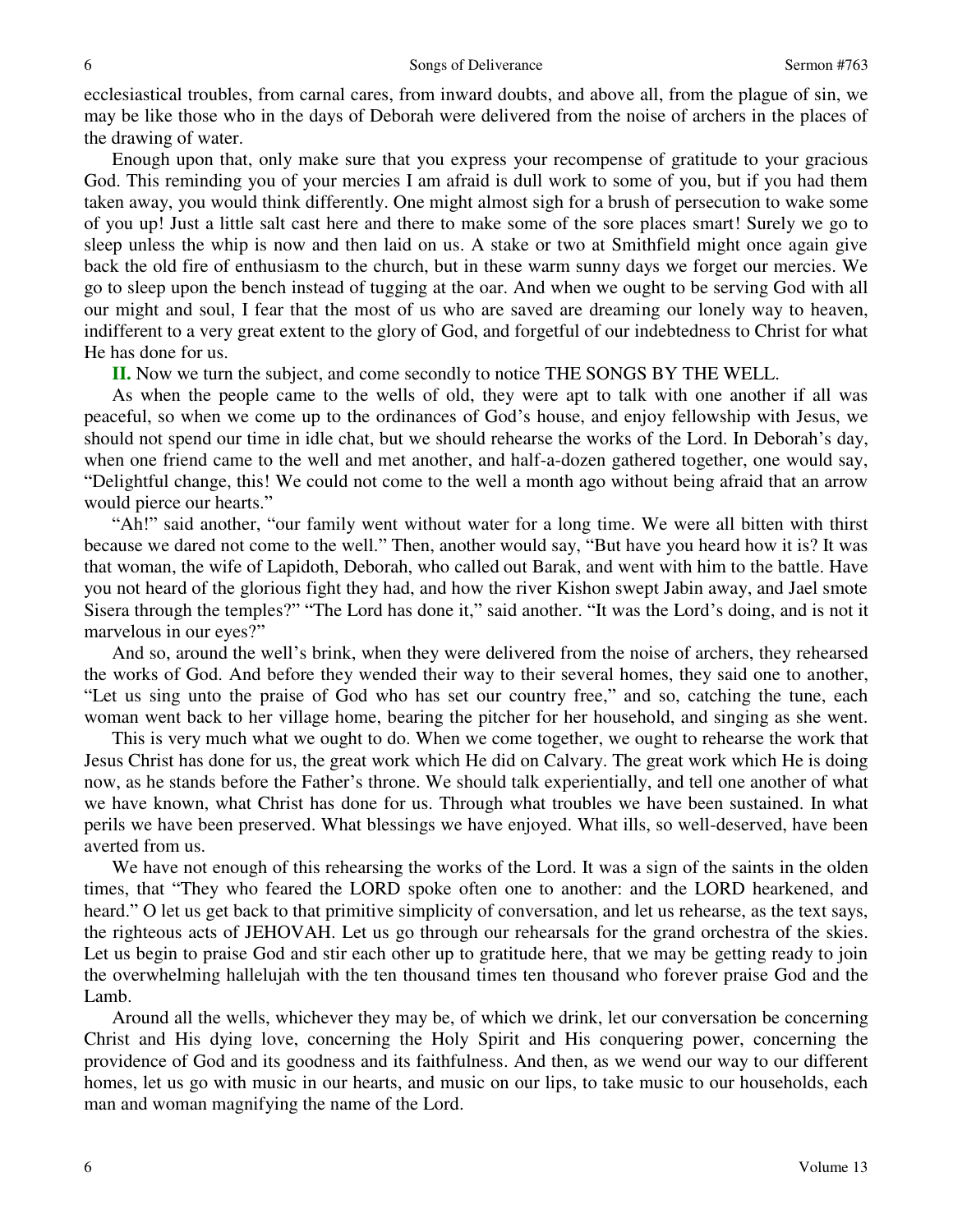#### Sermon #763 Songs of Deliverance

 Did you observe carefully of what it was they sang of? "The acts of the Lord." But there is an adjective appended, "The righteous acts of the Lord." Righteousness is that attribute which the carnal man fears, but he who sees the righteousness of God satisfied by the atonement of Christ, is charmed even by the severe aspect of God dressed as a judge. The justified child of God is not afraid of the righteousness of God, for he can meet all its demands.

 He likens it to the golden lions which stood in pairs upon the steps of the throne of Solomon—not meant to drive away the petitioner, but to let him see how strong, how powerful, was that throne upon which Israel leaned. I see the righteousness and holiness of God like huge colossal lions, as I look at His throne, and I delight, as I ascend the steps to bow before the glorious Father's face, to know that His righteousness is engaged to save those for whom Jesus died. Let us recount the righteous vengeance of Calvary, the terrors that God cast forth upon His Son when He cursed our sins by making Christ to be a curse for us, though He knew no sin. This is a subject upon which we should delight to dwell.

 Then, if you observe, it was "the righteous acts of the LORD toward his people." Yes. The very marrow of the Gospel lies in special, discriminating, distinguishing grace. As for your universal grace, let those have it who care for such meatless bones. But the special Gospel of electing love, of distinguishing grace, this is the Gospel which is like butter in a lordly dish to a child of God, and he that has once fed on it will take no meaner fare.

 I delight to believe in the universal benevolence of God—He is good to all, and His tender mercies are over all His works. But His saints shall bless Him, for they are not received with benevolence merely, but with satisfaction. They are not only His servants, but His sons. Not so much the works of His hands, as the children of His loins, the darlings of His bosom, the favorites of His heart, the objects of His eternal choice, the delight of His eyes, His peculiar treasure, His chosen portion, His precious jewels, His rest and delight. The Lord prizes His saints above all the world.

 He gave Egypt and Ethiopia for them—He did more, He gave His Son for them. He gave heaven's brightest jewel, heaven's glory, heaven's heaven He gave that He might redeem them from all iniquity, and to be His own peculiar people. Thus, my beloved brethren, take care when you converse upon the Lord's acts, that you speak of His peculiar favor towards Israel, His chosen, His elect.

 Note with care that the works which are to be rehearsed are done towards the inhabitants of the villages of Israel. Does not this suggest that we ought frequently to magnify the Lord's choice favor and tender indulgence towards the least and most feeblest of His family? Those villagers, those who knew so little, those who possessed so little, those who could do so little, those who were so weak, so undefended—these were rescued by the divine hand. Speak, then, of the mercy of God towards the little ones of Israel, and you will have no narrow field of speech.

 Why, if there is a choice word in the Bible, it is always for the weak ones. If there is a peculiarly precious promise, it is generally for the feeble-minded. The best carriage in all the world that I ever heard of is Jesus' bosom, but then that is for the lamb, not for those who are strong, but for the tender and frail. Those most compassionate of sentences in which Jesus seems to have most fully expressed His gentleness, and to have employed the most tender similes, are evidently spoken with an eye to the trembling and timid.

 Take for instance that one, "The bruised reed shall he not break, and the smoking flax shall he not quench." "Fear not, little flock; for it is your Father's good pleasure to give you the kingdom." Such words as these we may well talk of together when we meet at the wells of ordinances, and so rehearse the praise of God and His righteous acts, even His righteous acts towards the villagers of Israel.

**III.** Lastly, the text says, "Then shall the people of the Lord GO DOWN TO THE GATES," by which several things may be intended.

 First, when the people of God are altogether delivered from their sins, and their cares, and their troubles, by the great redemption of the Lord Jesus and the power of His Spirit, then they enjoy *great liberty*. At times we are like Jeremiah, who said, "I am shut up and cannot come forth," or like another whose way was hedged up with thorns. But when we live in great nearness to Christ, the gates are all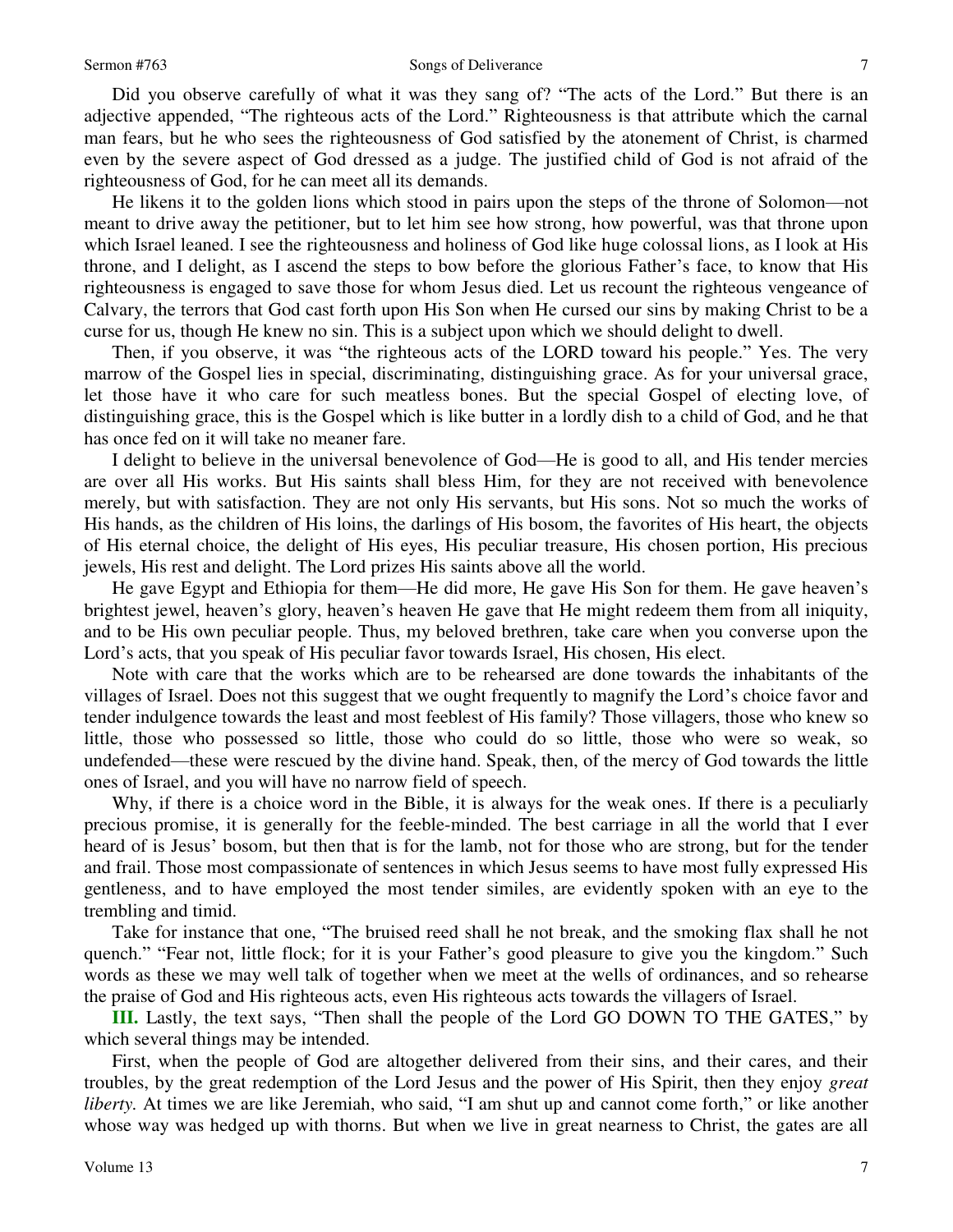opened, and we are the Lord's freemen. Instead of needing to keep within the limits which fear prescribes, we take our walks abroad in the fields of blessed liberty and Gospel privilege. We walk from Dan to Beersheba in covenant mercies.

 Do you know what the liberty of a child of God is, dear friends, or are you, all your lifetime, subject to bondage? If you are a child of God, you know something of it, but if you are not initiated into the mystery of the inner life, you will very probably confuse liberty with license. The liberty of the man of the world is liberty to commit evil without restraint. The liberty of a child of God is to walk in holiness without hindrance. When the believer's ways are enlarged, he delights to run in the statutes of the Lord. Obedience is freedom to the Lord's servant. Christ's yoke is easy, and His burden is light.

 I fear that very many of you who are present this morning are slaves—some of you slaves to fashion, you wear the fetters most conspicuously. You are the serfs of custom, and you have not the moral courage to rebel. You bow your necks to human dictation, and own that you must do what others do. You have neither the manhood nor the grace to strike out a path of your own.

 Now the true child of God does not care one snap of his finger what others may do, to his own Master he stands or falls. He does what is right, and would sooner take the lion of hell by the beard than do wrong. If others like his integrity, so much the better for them. If they do not like it, they are condemned out of their own mouths. I take it that the genuine Christian who has once come to fear God, fears nobody else. That he scorns to hamper himself with the sinful customs which sway the slavish hordes of mankind. He chooses for himself by the light of God's Word, and when he sees a thing to be right, he does it, and he asks no man's liberty on that account.

 It is a most glorious liberty which a man possesses when he is no longer in bondage to men, to smart under their threats or to fatten in their smiles. Glorious was that ancient father who threw back the threatenings of his enemies and laughed them to scorn. "We will banish you!" said they. "No!" said the Christian hero, "you cannot do that, because I shall be at home anywhere. I am a citizen of heaven. I am a stranger and a pilgrim upon earth." "But we will shut you out from all your friends!" "No!" he said, "you are not able even to do that, since my best friend will always be with me." "We shall deprive you of your goods!" But he replied, "That I know you cannot do, for I gave them all away to the poor but yesterday." "Well, we will take away your life!" "In that, too, I am undismayed," said he, "for death will only give me the life for which I long." No wounds could be inflicted upon a warrior so invulnerable.

 Just so secure is every man who is clad in the armor of faith. He is above the molestation of mankind, for his life is hidden with Christ. His conversation is in heaven. He is free from fear, since he has nothing to fear. All his interests are secure. He has cast himself upon his God in Christ, and since God has made him free, he is free indeed. "He is the free man whom the truth makes free, and all are slaves beside."

 You do not know what a joy it is to walk erect in conscious, mental, moral, spiritual, God-given freedom. Slaves of priestcraft, we pity you, your chains we would not wear for all the wealth of India! Bond slaves of the law, we mourn for you, for your service is heavy, and your captivity is terrible. Serfs of custom, you are more to be scorned than pitied. Break your bands asunder, and wear the yoke no more. This day we feel as emancipated slaves must have felt when the last fetter fell to the ground. O glorious liberty, no price can show your excellence, and all the things which we can desire are not to be compared with you.

 To go down to the gates, however, means something else, for citizens went down to the gates *to exercise authority and judgment.* He that is in Christ discerns spirits, and separates between the excellent and the reprobate. "The spiritual judges all things, yet he himself is judged of no man." The saints, being led of the Spirit, discern between the precious and the vile. They know the voice of their Shepherd, but a stranger they will not follow, for they know not the voice of strangers. The saints judge this world, and by their living testimony condemn its sin. "Know you not that we shall judge angels" in the day of the appearing of the Lord Jesus Christ? Instead of being judged and following others, they who love God become the leaders in right, and are as God's mouth rebuking iniquity.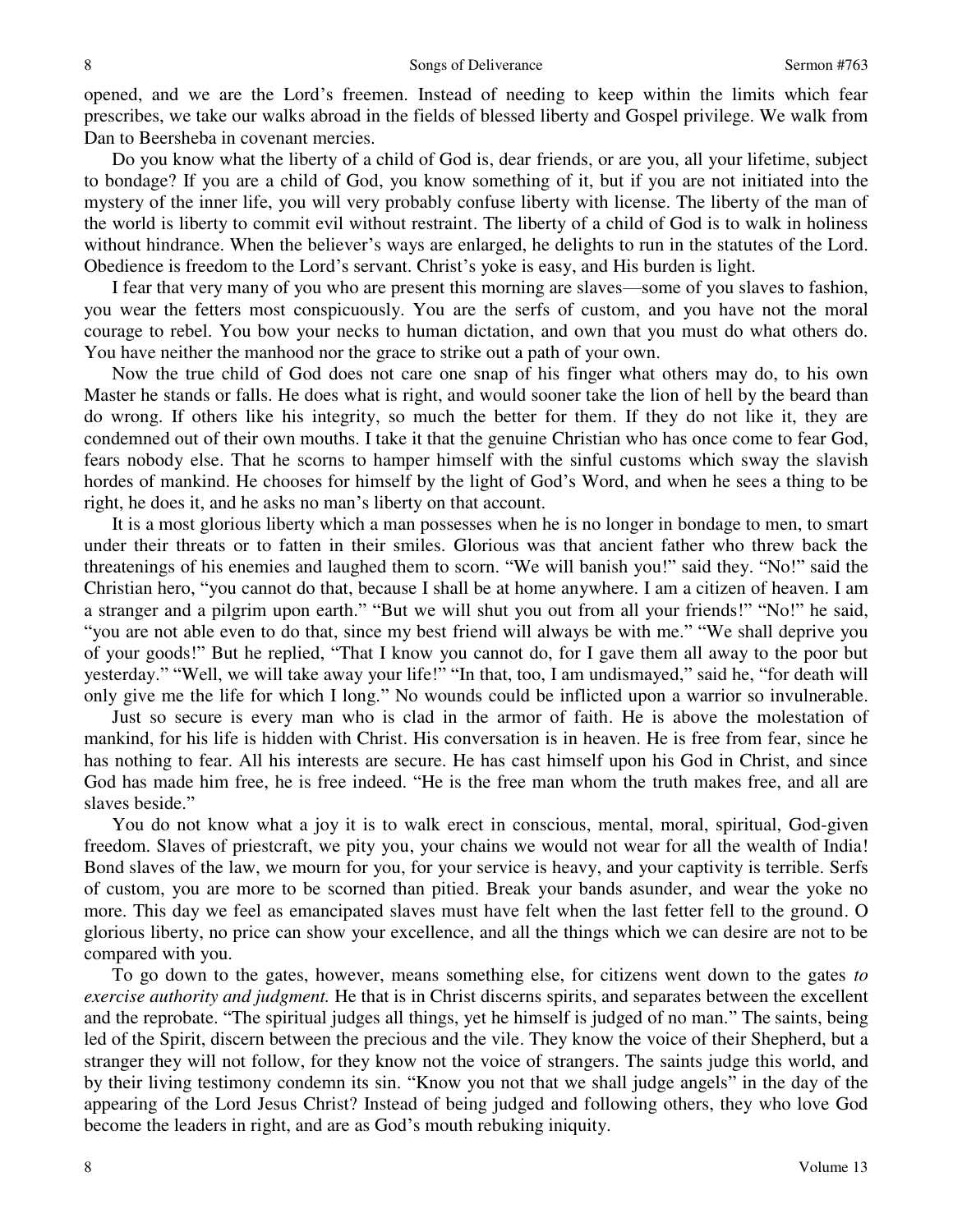#### Sermon #763 Songs of Deliverance

 To go down to the gates signified also to go forth *to war.* When a Christian is saved, he is not content with his own safety, he longs to see others blessed. He can now go out of the gates to attack the foe who once held him in bondage, and therefore he girds on his weapon. When will the church of God be inflamed by the sacred desire of carrying the war for Christ into the enemy's territory? I think I see a great deal in our churches now of a dangerously lethargic conservatism, a settling down contented with our churches, delighted to strengthen our own hands to keep together what we have, and careless about enlargement. The objective of many churches of considerable age seems to be consolidation, and nothing more, but rest assured that the truest consolidation is enlargement, the best conservatism is progress, the truest way to keep what you have is to get more, the best way to retain the grace you now possess is to crave for more and more of the blessed spiritual gift.

 Brethren, if Christ has delivered us from the noise of archers and we are at perfect peace with heaven, do not let us fold our arms and say, "The work is done, let us sleep in peace." O you saved men, hasten to the armory, array yourselves in the battle gear, and grasp the sword, for now you are called by Christ to a holy warfare. If you are saved, you must seek to save others. If you have received the light, carry it into the dark places. If you have escaped from the jaw of the lion, and the paw of the bear, now go forth to fight with the monster and tear others from his power.

 I trust that the most of you are engaged in some Christian service, but so often as I come into this pulpit and think of the numbers of believers in this church, I feel concerned that we should not allow any part of our territory to lie idle as waste ground, that we should not have a single member in this church who is doing nothing. I shall be satisfied, perfectly satisfied, if each one is doing what he can. We cannot expect more, neither does the Lord expect according to what a man has not, but according to what he has.

 But are you, my brethren, who have been lifted up into the glorious position of saved souls, are you glorifying Christ, and finishing the work which is given you to do? I fear that some of you are not. You can eat the fat and drink the sweet, but you make but small return unto your Lord. I speak to you as a loving brother in Christ, and I pray you think how life will look in the light of its last hour. Think of your residence on earth as you will view it from those summits of bliss beyond the river!

Will you wish then to have wasted time, to have lost opportunities? If you could know regrets in the realm of blessedness, would not these be the regrets that you have not served Christ better, loved Him more, spoken of Him more oftener, given more generously to His cause, and more uniformly proved yourselves to be consecrated to Him? I am afraid that such would be the form of the regrets of paradise, if any could intrude within those gates of pearl.

 Come, let us live while we live! Let us live up to the utmost stretch of our manhood! Let us ask the Lord to brace our nerves, to string our sinews, and make us true crusaders, knights of the blood-red cross, consecrated men and women, who, for the love we bear Christ's name, will count labor to be ease, and suffering to be joy, and reproach to be honor, and loss to be gain!

 If we have never yet given ourselves wholly to Christ as His disciples, now hard by His cross, where we see His wounds still bleeding afresh, and Himself quivering in pain for us, let us pledge ourselves in His strength, that we give ourselves wholly to Him without reserve, and so may He help us, by His Spirit, that the vow may be redeemed and the resolve may be carried out—that we may love Christ, and dying may find it gain.

 Brethren and sisters, I cannot press this home to you as I would. I must leave it with your own consciences and with the eternal Spirit. If Jesus be not worthy, do not serve Him. But if He be right honorable, serve Him as He ought to be served. If heaven and eternal things be not weighty, then trifle with them. But if they be solemn realities, I beseech you, as honest men treat them as realities. If there be a day coming when all your business, and your worldly cares, and your fleeting pleasures, will seem to be mere children's toys, if there be an hour coming when to have served God will be glory, when to have won souls will be renown, then live as in the light of that truth, and God help you by His blessed Spirit. Amen and Amen.